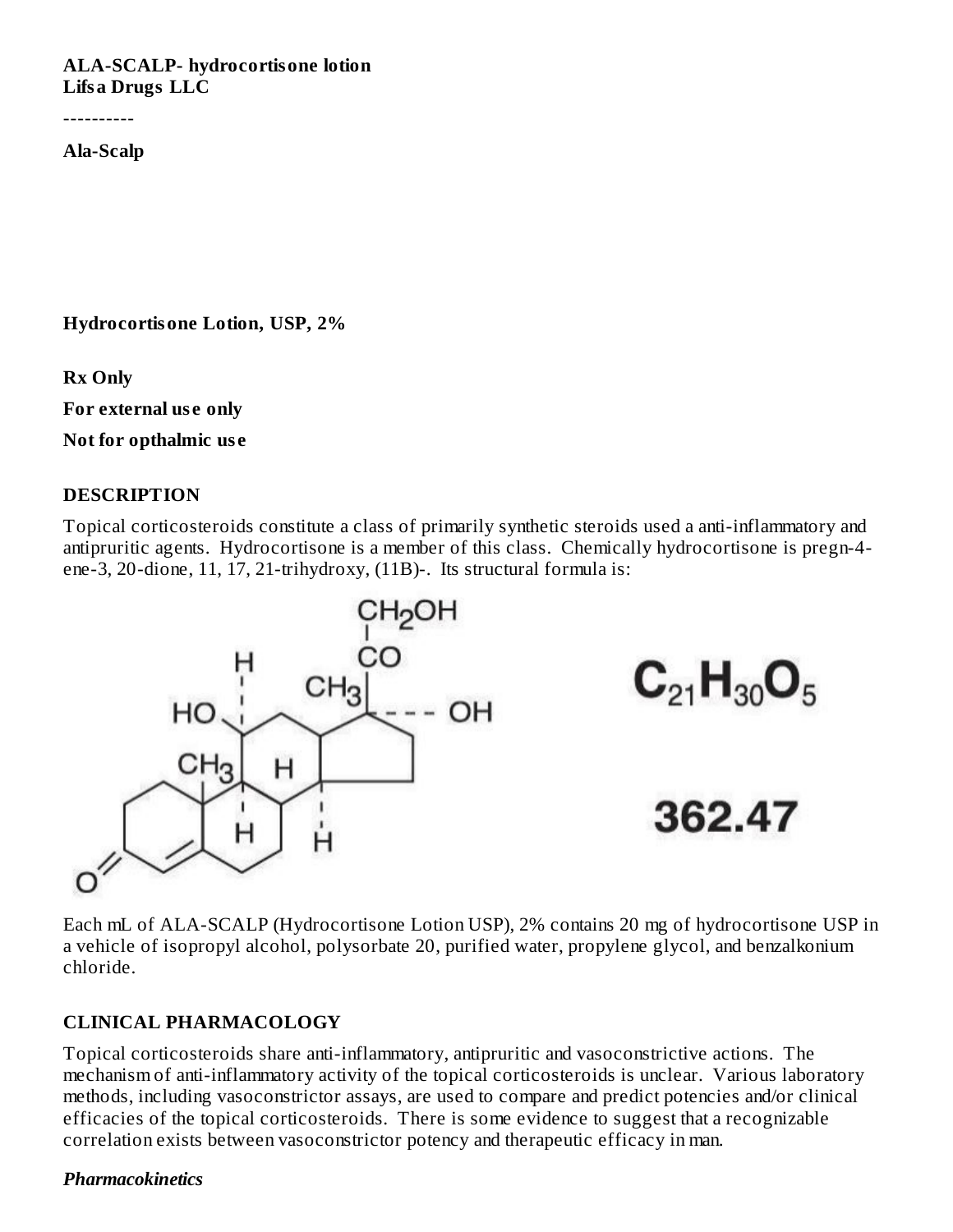The extent of percutaneous absorption of topical corticosteroids is determined by many factors including the vehicle, the integrity of the epidermal barrier, and the use of occlusive dressings. Topical corticosteroids can be absorbed from normal intact skin. Inflammation and/or other disease processes in the skin increase percutaneous absorption. Occlusive dressings may be a valuable therapeutic adjunct for treatment of resistant dermatoses. (See DOSAGE AND ADMINISTRATION).

Once absorbed through the skin, topical corticosteroids are handled through pharmacokinetic pathways similar to systemically administered corticosteroids. Corticosteroids are bound to plasma proteins in varying degrees. Corticosteroids are metabolized primaily in the liver and are then excreted by the kidneys. Some of the topical corticosteroids and their matabolites are also excreted into the bile.

## **INDICATIONS AND USAGE**

Hydrocortisone Lotion is indicated for the relief of the inflammatory and pruritic manifestations of corticosteroid-responsive dermatoses.

## **CONTRAINDICATIONS**

Hydrocortisone Lotion is contraindicated in those patients with a history of hypersensitivity to any of the components of the preparation.

## **PRECAUTIONS**

#### *General*

Systemic absorption of topical corticosteroids has produced reversible hypothalamic-pituitary-adrenal (HPA) axis suppression, manifestation of Cushing's syndrome, hyperglycemia, and glucosuria in some patients.

Conditions which augment system absorption include the application of the more potent steroids, use over large surface areas, prolonged use, and the addition of occlusive dressings.

Therefore, patients receiving a large dose of a potent topical steroid applied to a large surface area or under an occlusive dressing should be evaluated periodically for evidence of HPA axis suppression by using the urinary free cortisol and ACTH stimulation tests. If HPA axis suppression is noted, an attempt should be made to withdraw the drug, to reduce the frequency of application, or to substitute a less potent steroid.

Recovery of HPA axis function is generally prompt and complete upon discontinuation of the drug. Infrequently, signs and symptoms of steroid withdrawal may occur, requiring supplemental systemic corticosteroids.

Pediatric patients may absorb proportionally larger amounts of topical corticosteroids and thus be more susceptible to systemic toxicity (See PRECAUTIONS-Pediatric Use).

If irritation develps, topical corticosteroids should be discontinued and appropriate therapy instituted.

In the presence of dermatological infections, the use of an appropriate antifungal or antibacterial agent should be instituted. If a favorable response does not occur promptly, the corticosteroid should be discontinued until the infection has been adequately controlled.

## *Information for the Patient*

Patients using topical corticosteroids should receive the following information and instructions:

- 1. This medication is to be used as directed by the physician. It is for external use only. Avoid contact with the eyes.
- 2. Patients should be advised not to use this medication for any disorder other than for which it was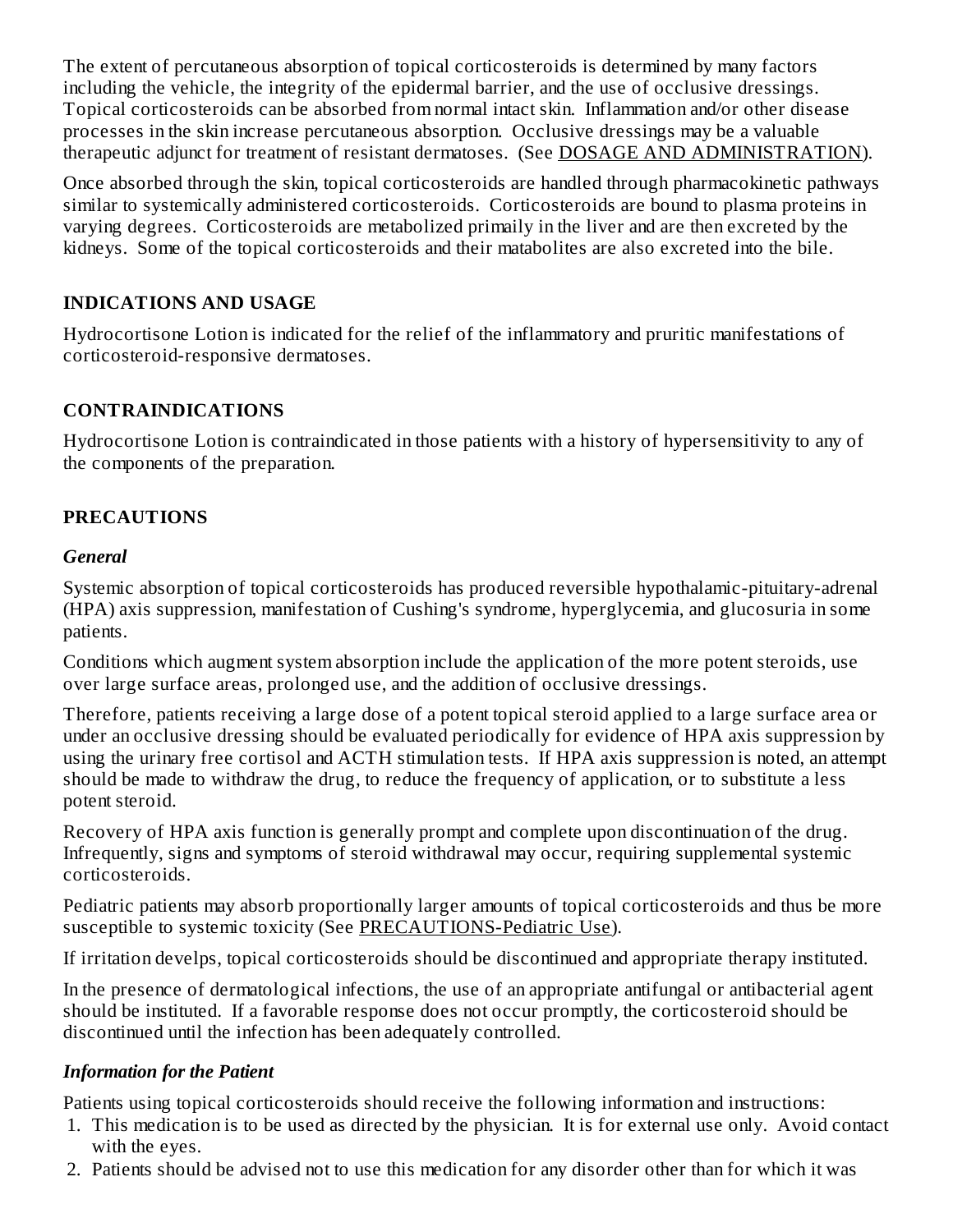prescribed.

- 3. The treated skin area should not be bandaged or otherwise covered or wrapped as to be occlusive unless directed by the physician.
- 4. Patients should report any signs of local adverse reactions especially under occlusive dressing.
- 5. Parents of pediatric patients should be advised not to use tight-fitting diapers or plastic pants on a child being treated in the diaper area, as the garments may constitute occlusive dressings.

## *Laboratory Tests*

The following tests may be helpful in evaluating the HPA axis suppression:

Urinary free corticol test

ACTH stimulation test

## *Carcinogensis, Mutagenesis, and Impairment of Fertility*

Long-term animal studies have not been performed to evaluate the carcinogenic potential or the effect on fertility of topical corticosteroids.

Studies to determine mutagencity with prednisolone and hydrocortisone have revealed negative results.

## *Pregnancy Category C*

Corticosteroids are generally teratogenic in laboratory animals when administered systemically at relatively low dosage lavels. The more potent corticosteroids have been shown to be teratogenic after dermal application in laboratory animals. There are no adequate and well-controlled studies in pregnant women on teratogenic effects from topically applied corticosteroids. Therefore, topical corticosteroids should be used during pregnancy only if the potential benefit justifies the potential risk to the fetus. Drugs of this class should not be used extensively on prenant patients, in large amounts, or for prolonged periods of time.

## *Nursing Mothers*

It is not known whether topical administration of corticosteroids could result in sufficient systemic absorption to produce detectable quantities in breast milk. Systemically administered corticosteroids are secreted into breast milk in quantities *not* likely to have a deleterious effect on the infant. Nevertheless, caution should be exercised when topical corticosteroids are administered to a nursing woman.

## *Pediatric Use*

#### **Pediatric patients may demonstrate greater sus ceptibility to topical corticosteroid-induced HPA axis suppression and Cushing's syndrome than mature patients becaus e of a larger skin surface area to body weight ratio.**

Hypothalamic-pituitary-adrenal (HPA) axis suppression, Cushing's syndrome and intracranial hypertension have been reported in pediatric patients receiving topical corticosteroids. Manifestations of adrenal suppression in pediatric patients include linear growth retardation, delayed weight gain, low plasma cortisol levels, and absence of response to ACTH stimulation. Manifestations of intracranial hypertension include bulging fontanelles, headaches, and bilaterial papilledema.

Administration of topical corticosteroids to pediatric patients should be limited to the least amount compatible with an effective therapeutic regimen. Chronic corticosteroid therapy may interfere with the growth and development of pediatric patients.

## **ADVERSE REACTIONS**

The following local adverse reactions are reported infrequently with topical corticosteroids, but may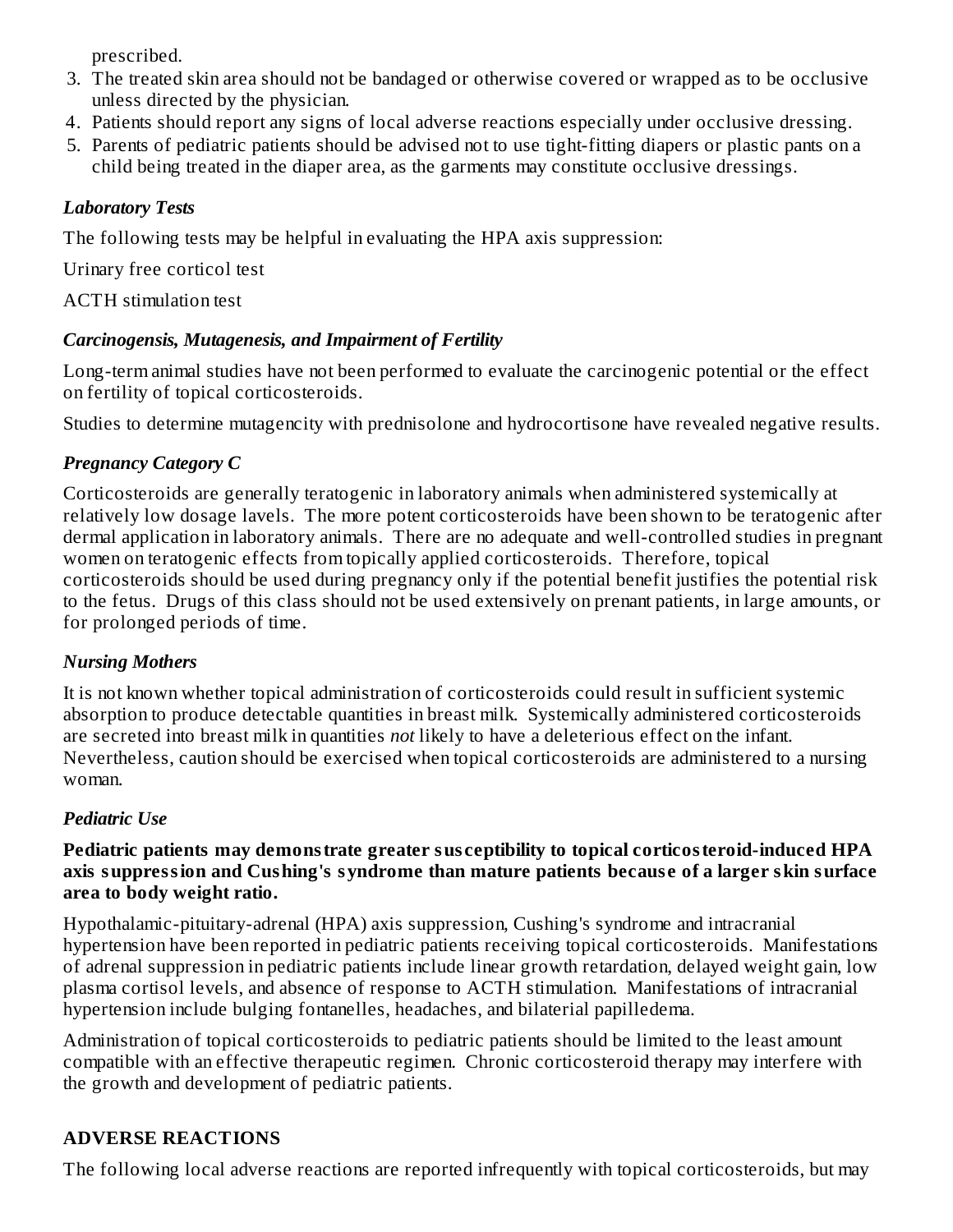occur more frequently with the use of occlusive dressings. These reactions are listed in an aproximate decreasing order of occurrence: burning, itching, irritation, dryness, folliculitis, hypertrichosis, acneiform eruptions, hypopigmentation, perioral dermitis, allergic contact dermatis, maceration of the skin, secondary infection, skin atrophy, striae, and miliaria.

#### **To report SUSPECTED ADVERSE REACTIONS, contact Derm Ventures, LLC at 1-833-972- 1100 or FDA at 1-800-FDA-1088 or https://fda.gov/Safety/MedWatch/**

#### **OVERDOSAGE**

Topically applied corticosteroids can be absorbed in sufficient amounts to produce systemic effects (See PRECAUTIONS).

#### **DOSAGE AND ADMINISTRATION**

Topical corticosteroids are generally applied to the affected area as a thin film from two to four times daily depending on the severity of the condition.

Occlusive dressings may be used for the management of psoriasis or recalcitrant conditions. If an infection develops, the use of occlusive dressings should be discontinued and appropriate antimicrobial therapy instituted.

#### **HOW SUPPLIED**

ALA-SCALP (Hydrocortisone Lotion USP) 2% is supplied in:

2 fl oz (59.2 mL) NDC 72336-120-65

## **STORAGE**

**Store at 20 to 25 C (68 to 77 F) [s ee USP Controlled Room Temperature]. º º º º**

Manufactured for: Lifsa Drugs LLC New Brunswik, NJ 08901 Printed in USA **REVISED: Nov 2020** P8003.04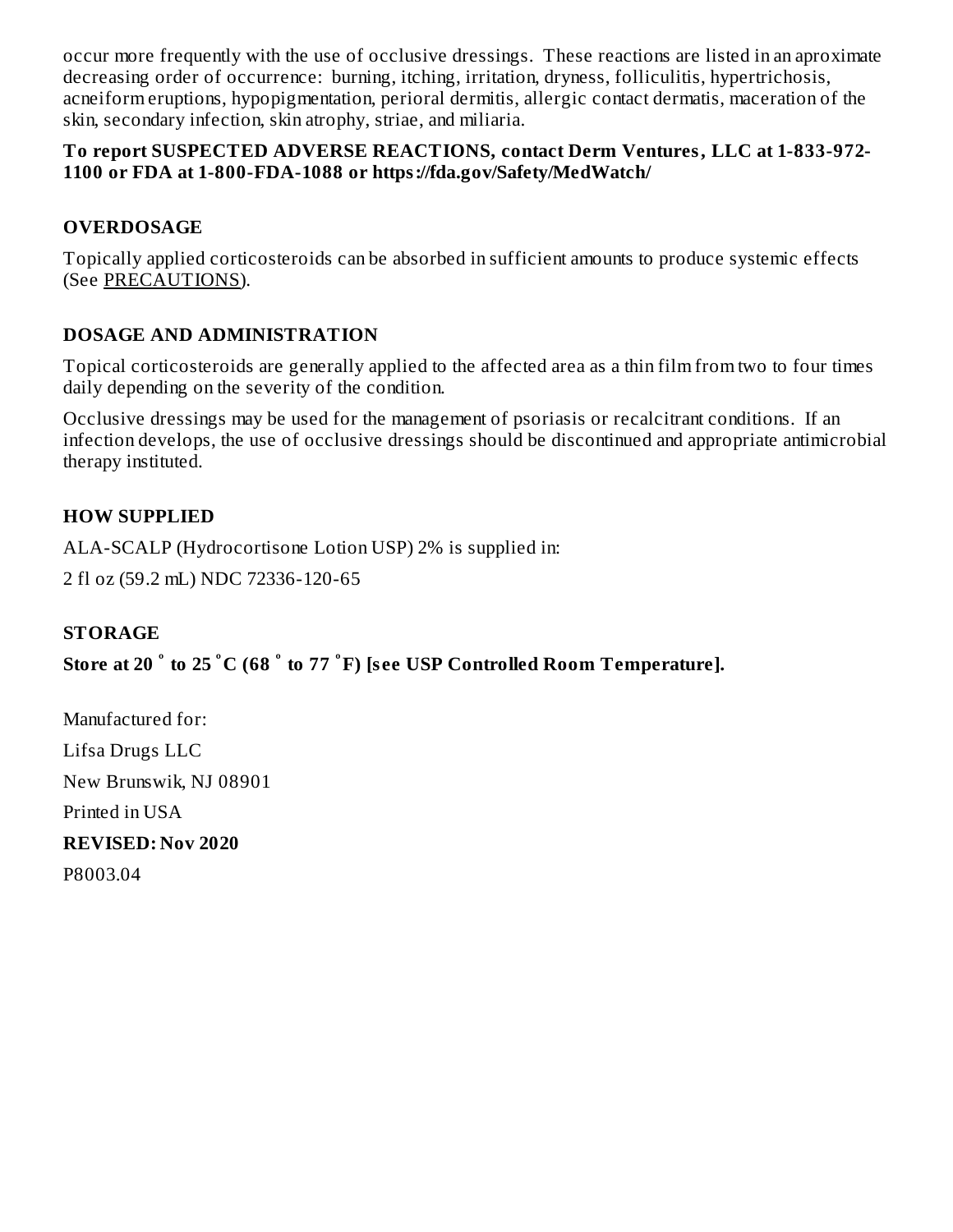

| <b>ALA-SCALP</b>                                                                               |                                |                    |                          |                 |                   |  |  |  |  |
|------------------------------------------------------------------------------------------------|--------------------------------|--------------------|--------------------------|-----------------|-------------------|--|--|--|--|
| hydrocortisone lotion                                                                          |                                |                    |                          |                 |                   |  |  |  |  |
|                                                                                                |                                |                    |                          |                 |                   |  |  |  |  |
| <b>Product Information</b>                                                                     |                                |                    |                          |                 |                   |  |  |  |  |
| Product Type                                                                                   | <b>HUMAN PRESCRIPTION DRUG</b> | Item Code (Source) |                          |                 | NDC:72336-120     |  |  |  |  |
| <b>Route of Administration</b>                                                                 | <b>TOPICAL</b>                 |                    |                          |                 |                   |  |  |  |  |
|                                                                                                |                                |                    |                          |                 |                   |  |  |  |  |
|                                                                                                |                                |                    |                          |                 |                   |  |  |  |  |
| <b>Active Ingredient/Active Moiety</b>                                                         |                                |                    |                          |                 |                   |  |  |  |  |
|                                                                                                | <b>Ingredient Name</b>         |                    | <b>Basis of Strength</b> |                 | Strength          |  |  |  |  |
| HYDROCORTISONE (UNII: WI4X0X7BPJ) (HYDROCORTISONE - UNII: WI4X0X7BPJ)<br><b>HYDROCORTISONE</b> |                                |                    |                          |                 | $20$ mg in $1$ mL |  |  |  |  |
|                                                                                                |                                |                    |                          |                 |                   |  |  |  |  |
| <b>Inactive Ingredients</b>                                                                    |                                |                    |                          |                 |                   |  |  |  |  |
| <b>Ingredient Name</b>                                                                         |                                |                    |                          | <b>Strength</b> |                   |  |  |  |  |
| ISOPROPYL ALCOHOL (UNII: ND2M416302)                                                           |                                |                    |                          |                 |                   |  |  |  |  |
| POLYSORBATE 20 (UNII: 7T1F30V5YH)                                                              |                                |                    |                          |                 |                   |  |  |  |  |
| WATER (UNII: 059 QF0 KO0 R)                                                                    |                                |                    |                          |                 |                   |  |  |  |  |
| PROPYLENE GLYCOL (UNII: 6DC9Q167V3)                                                            |                                |                    |                          |                 |                   |  |  |  |  |
| BENZALKONIUM CHLORIDE (UNII: F5UM2KM3W7)                                                       |                                |                    |                          |                 |                   |  |  |  |  |
|                                                                                                |                                |                    |                          |                 |                   |  |  |  |  |
|                                                                                                |                                |                    |                          |                 |                   |  |  |  |  |
| <b>Packaging</b>                                                                               |                                |                    |                          |                 |                   |  |  |  |  |